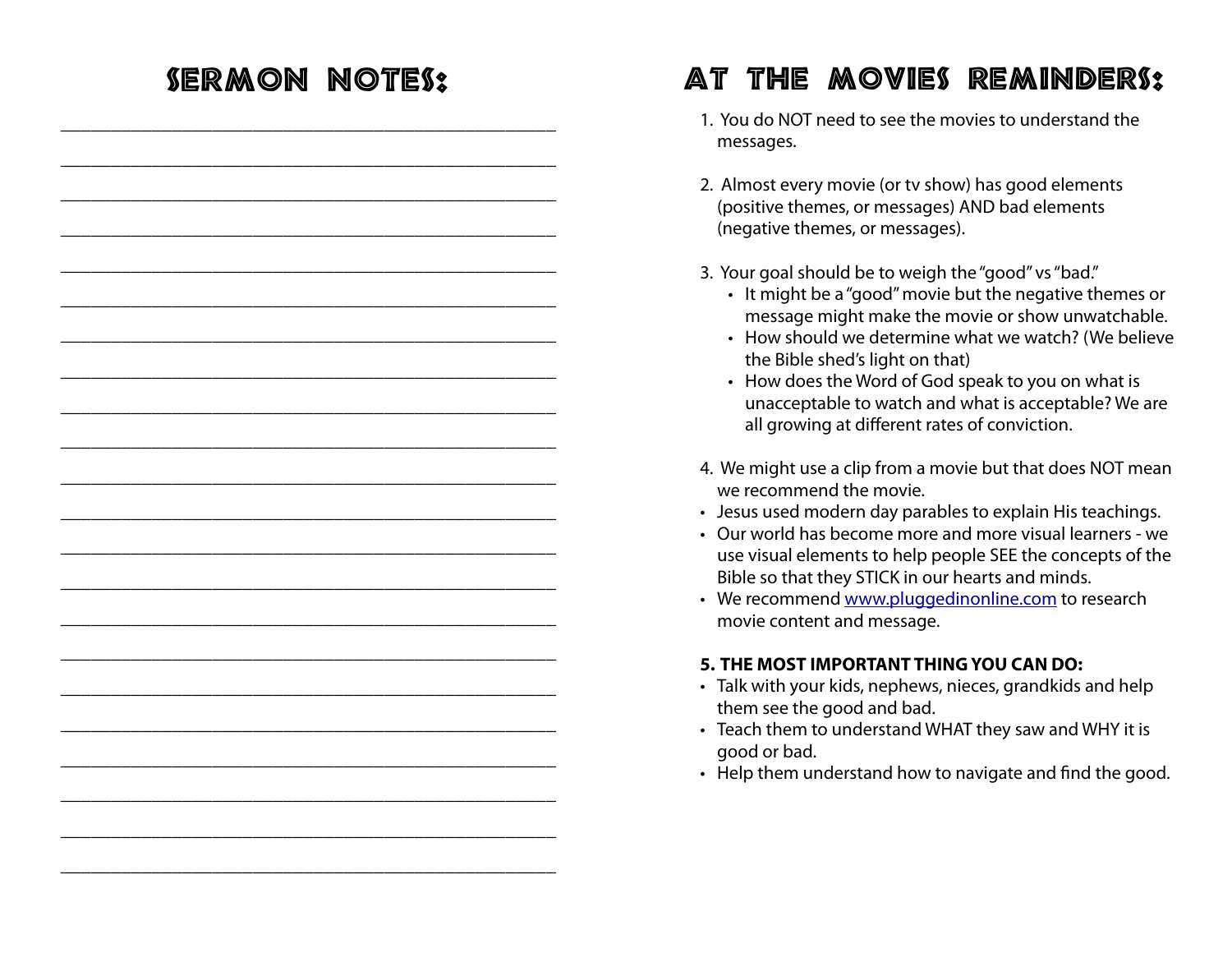# sundaymaytwentyninththtwothousandtwentytwoad DRASTIC WORLD At The Movies: Jurassic World

#### **Did you know the Bible actually talks about dinosaurs?**

**Job 40:15** "Take a look at Behemoth, which I made, just as I made you. It eats grass like an ox. **16** See its powerful loins and the muscles of its belly. **17** Its tail is as strong as a cedar. The sinews of its thighs are knit tightly together. **18** Its bones are tubes of bronze. Its limbs are bars of iron. **19** It is a prime example of God's handiwork, and only its Creator can threaten it. **20** The mountains offer it their best food, where all the wild animals play. **21** It lies under the lotus plants, hidden by the reeds in the marsh. **22** The lotus plants give it shade among the willows beside the stream. **23** It is not disturbed by the raging river, not concerned when the swelling Jordan rushes around it. **24** No one can catch it off guard or put a ring in its nose and lead it away. *(NLT)*

**Job 7:12** Am I a sea monster or a dragon that you must place me under guard? *(NLT)*

**Isaiah 27:1** In that day the Lord will take his terrible, swift sword and punish Leviathan, the swiftly moving serpent, the coiling, writhing serpent. He will kill the dragon of the sea. *(NLT)*

**Job 41:1** "Can you catch Leviathan with a hook or put a noose around its jaw? **2** Can you tie it with a rope through the nose or

pierce its jaw with a spike? **3** Will it beg you for mercy or implore you for pity? **4** Will it agree to work for you, to be your slave for life? **5** Can you make it a pet like a bird, or give it to your little girls to play with? **6** Will merchants try to buy it to sell it in their shops? **7** Will its hide be hurt by spears or its head by a harpoon? **8** If you lay a hand on it, you will certainly remember the battle that follows. You won't try that again! **9** No, it is useless to try to capture it. The hunter who attempts it will be knocked down. **10** And since no one dares to disturb it, who then can stand up to me? **11** Who has given me anything that I need to pay back? Everything under heaven is mine. **12**"I want to emphasize Leviathan's limbs and its enormous strength and graceful form. **13** Who can strip off its hide, and who can penetrate its double layer of armor? **14** Who could pry open its jaws? For its teeth are terrible! **15** The scales on its back are like rows of shields tightly sealed together. **16** They are so close together that no air can get between them. **17** Each scale sticks tight to the next. They interlock and cannot be penetrated. **18**"When it sneezes, it fashes light! Its eyes are like the red of dawn. **19** Lightning leaps from its mouth; fames of fre fash out. **20** Smoke streams from its nostrils like steam from a pot heated over burning rushes. **21** Its breath would kindle coals, for fames shoot from its mouth. **22**"The tremendous strength in Leviathan's neck strikes terror wherever it goes. 23 Its flesh is hard and firm and cannot be penetrated. **24** Its heart is hard as rock, hard as a millstone. **25** When it rises, the mighty are afraid, gripped by terror. **26** No sword can stop it, no spear, dart, or javelin. **27** Iron is nothing but straw to that creature, and bronze is like rotten wood. **28** Arrows cannot make it fee. Stones shot from a sling are like bits of grass. **29** Clubs are like a blade of grass, and it laughs at the swish of javelins. **30** Its belly is covered with scales as sharp as glass. It plows up the ground as it drags through the mud. **31**"Leviathan makes the water boil with its commotion. It stirs the depths like a pot of ointment. **32** The water glistens in its wake, making the sea look white. **33** Nothing on earth is its equal, no other creature so fearless. **34** Of all the creatures, it is the proudest. It is the king of beasts."*(NLT)*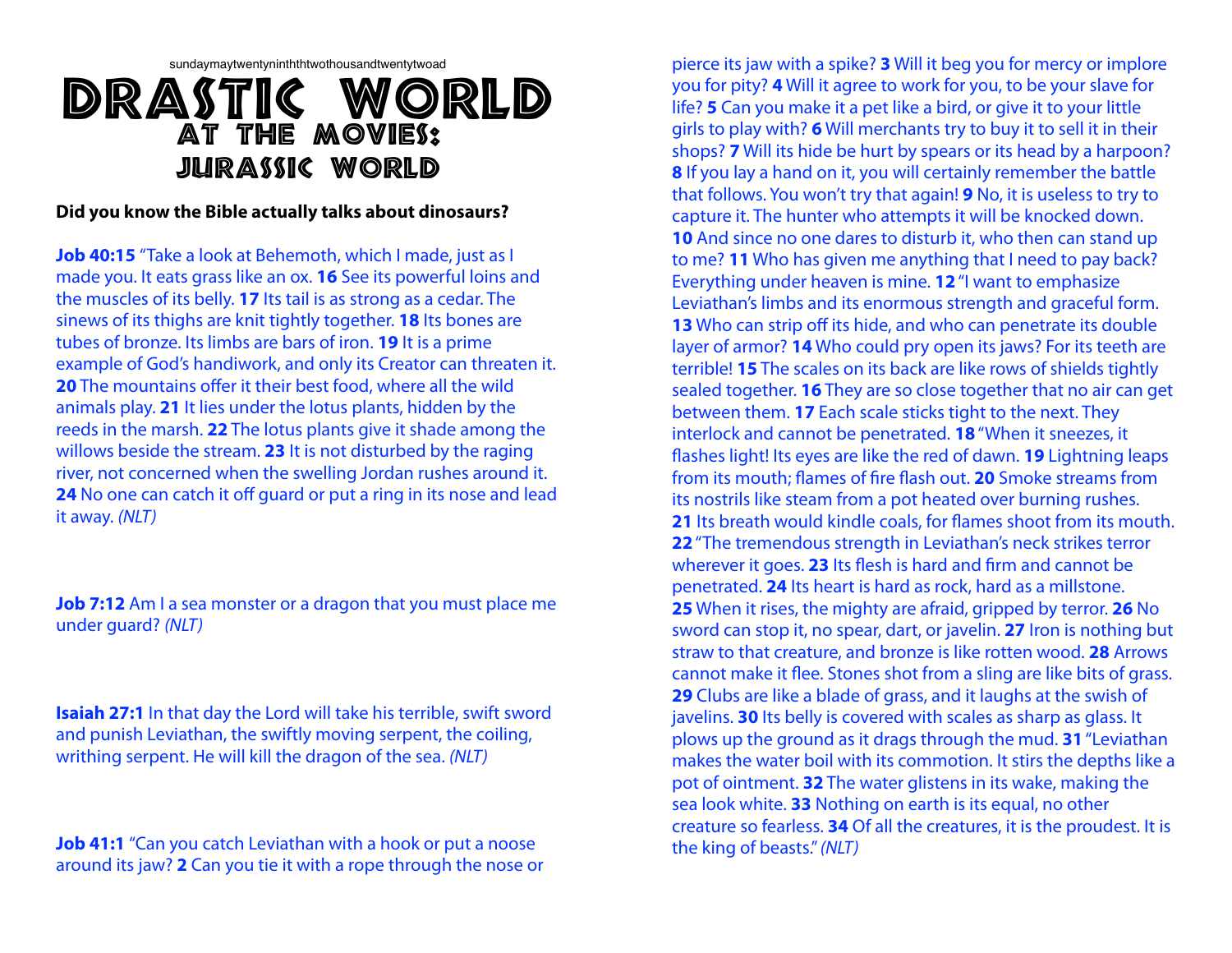**Psalm 104:24** O Lord, what a variety of things you have made! In wisdom you have made them all. The earth is full of your creatures. **25** Here is the ocean, vast and wide, teeming with life of every kind, both large and small. **26** See the ships sailing along, and Leviathan, which you made to play in the sea. **27** They all depend on you to give them food as they need it. **28** When you supply it, they gather it. You open your hand to feed them, and they are richly satisfed. **29** But if you turn away from them, they panic. When you take away their breath, they die and turn again to dust. **30** When you give them your breath, life is created, and you renew the face of the earth. *(NLT)*

# IT'S A \_\_\_\_\_\_\_\_\_\_\_\_\_ \_\_\_\_\_\_\_\_\_\_\_\_\_ WE LIVE IN!

### Jurassic Park Quote

**Dr. Ian Malcolm:** *I'll tell you the problem with this scienti*f*c power that you're, that you're using here. It didn't require any discipline to obtain it. You know, you read what others had done, and you, and you took the next step. You didn't earn the knowledge for yourselves, so, you don't take any responsibility…for it. You stood on the shoulders of geniuses, to accomplish something as fast as you could, before you even knew what you had, you, you patented it, and packaged it, and slapped it on a plastic lunchbox, and now your selling it, you wanna selling it.*

**John Hammond:** *I don't think you're giving us our due credit. Our scientists have done things which nobody has ever done before.* 

**Dr. Ian Malcolm:** *Yeah, yeah, but your scientist were so preoccupied with whether or not they could they didn't stop to think if they should.*

## Two elements of God's Call To drastic living:

#### Do What Benefits \_\_\_\_\_\_\_\_\_\_\_.

**1 Corinthians 10:23** You say, "I am allowed to do anything" [All things are lawful;]—but not everything is good for you. You say, "I am allowed to do anything"—but not everything is benefcial. **24** Don't be concerned for your own good but for the good of others. *(NLT)*

**Titus 3:3** Once we, too, were foolish and disobedient. We were misled and became slaves to many lusts and pleasures. Our lives were full of evil and envy, and we hated each other. **4** But— When God our Savior revealed his kindness and love, **5** he saved us, not because of the righteous things we had done, but because of his mercy. He washed away our sins, giving us a new birth and new life through the Holy Spirit. **6** He generously poured out the Spirit upon us through Jesus Christ our Savior. **7** Because of his grace he made us right in his sight and gave us confdence that we will inherit eternal life. **8** This is a trustworthy saying, and I want you to insist on these teachings so that all who trust in God will devote themselves to doing good. These teachings are good and benefcial for everyone. *(NLT)*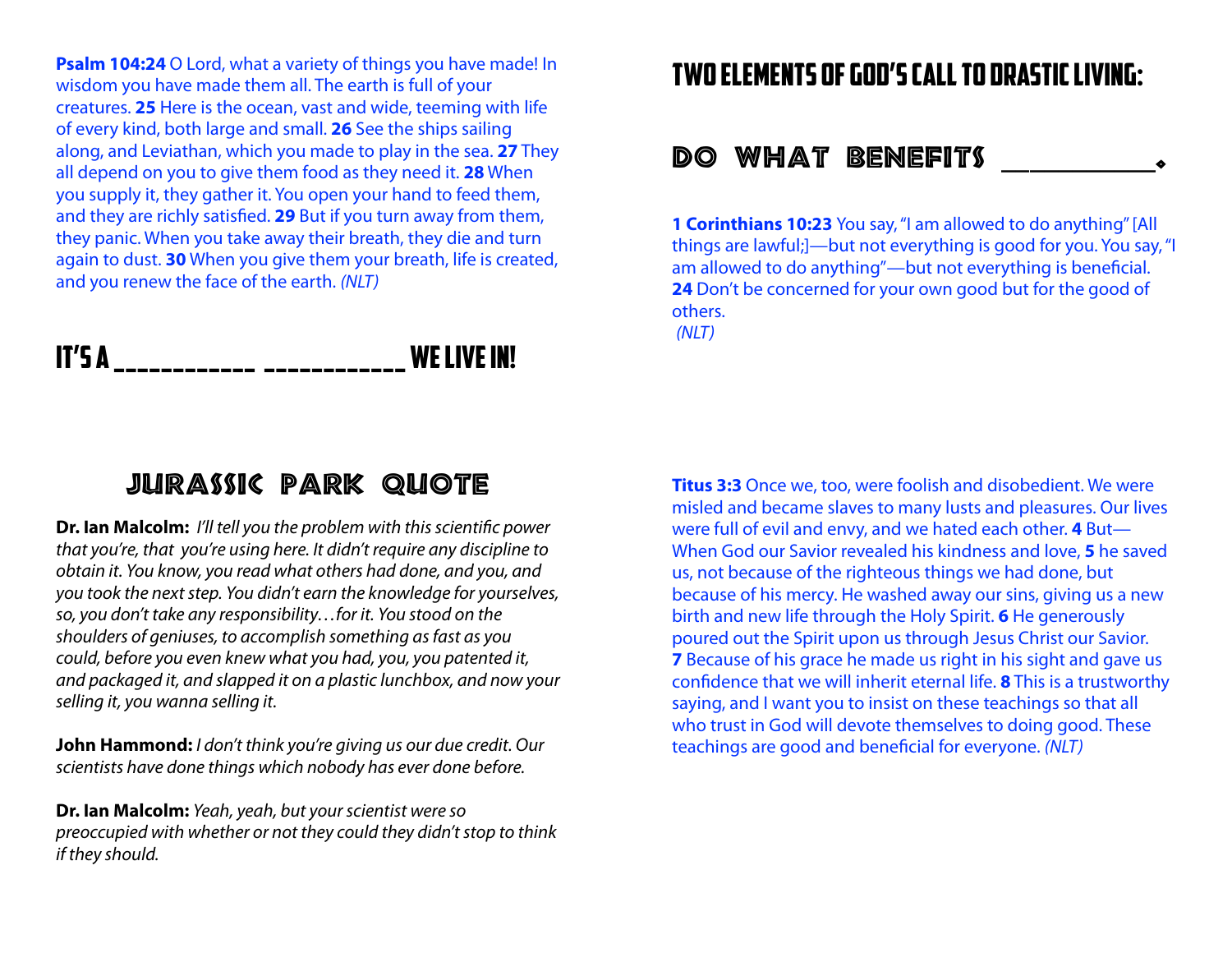#### \_\_\_\_\_\_\_\_\_\_\_\_ Your \_\_\_\_\_\_\_\_\_\_\_\_

**Matthew 5:27** "You have heard the law that says the punishment must match the injury: 'An eye for an eye, and a tooth for a tooth.' **39** But I say, do not resist an evil person! If someone slaps you on the right cheek, offer the other cheek also. **40** If you are sued in court and your shirt is taken from you, give your coat, too. **41** If a soldier demands that you carry his gear for a mile, carry it two miles. **42** Give to those who ask, and don't turn away from those who want to borrow. *(NLT)*

**Luke 6:31** Do to others as you would like them to do to you. **32**"If you love only those who love you, why should you get credit for that? Even sinners love those who love them! **33** And if you do good only to those who do good to you, why should you get credit? Even sinners do that much! **34** And if you lend money only to those who can repay you, why should you get credit? Even sinners will lend to other sinners for a full return. **35**"Love your enemies! Do good to them. Lend to them without expecting to be repaid. Then your reward from heaven will be very great, and you will truly be acting as children of the Most High, for he is kind to those who are unthankful and wicked. **36** You must be compassionate, just as your Father is compassionate. *(NLT)*

**Why are people \_\_\_\_\_\_\_\_\_\_\_\_\_\_\_?** 

**\_\_\_\_\_\_\_\_\_\_\_\_\_\_\_ -** pain, suffering, hurting people hurt people

**\_\_\_\_\_\_\_\_\_\_\_\_\_\_\_ -** feel threatened, overwhelmed, lonely

**\_\_\_\_\_\_\_\_\_\_\_\_\_\_\_ -** lack of knowledge and understanding, don't know how to be friendly, don't understand God, church, **Christians** 

**\_\_\_\_\_\_\_\_\_\_\_\_\_\_\_ -** angry toward God, discouraged, hopeless

**How Do We \_\_\_\_\_\_\_\_\_\_\_\_\_?** 

**Matthew 6:14** "If you forgive those who sin against you, your heavenly Father will forgive you. **15** But if you refuse to forgive others, your Father will not forgive your sins." *(NLT)*

\_\_\_\_\_\_\_\_\_\_\_\_\_\_\_ - yourself and them, don't hold a grudge, forget the past

**1 Peter 3:9** Don't repay evil for evil. Don't retaliate with insults when people insult you. Instead, pay them back with a blessing. That is what God has called you to do, and he will grant you his blessing. *(NLT)*

\_\_\_\_\_\_\_\_\_\_\_\_\_\_\_ - act with special favor, mercy, or beneft

**Romans 12:14** Bless those who persecute you. Don't curse them; pray that God will bless them.**15** Be happy with those who are happy, and weep with those who weep. **16** Live in harmony with each other. Don't be too proud to enjoy the company of ordinary people. And don't think you know it all! *(NLT)*

\_\_\_\_\_\_\_\_\_\_\_\_\_\_\_- try to understand what's going on in their life, situation